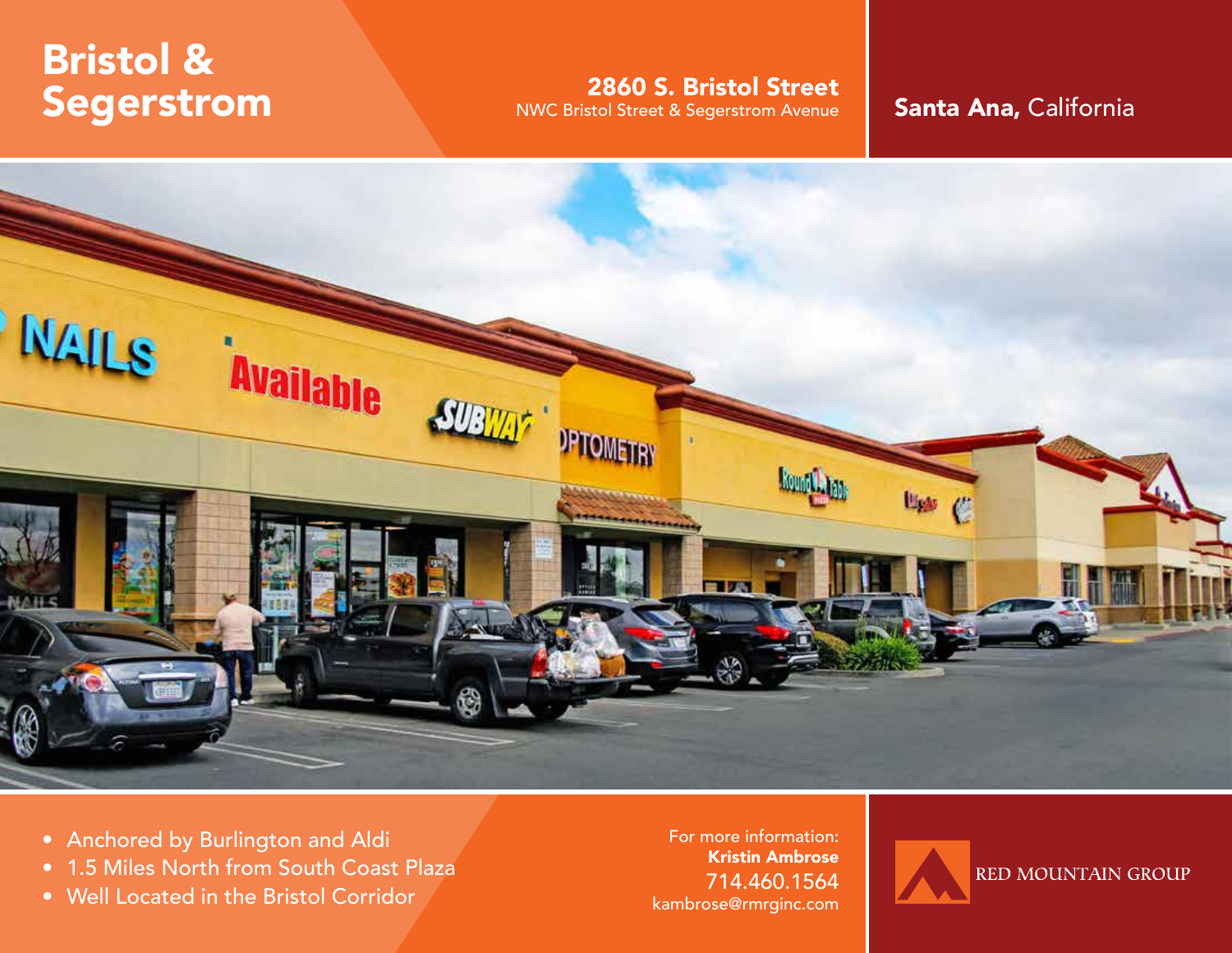## Availability

• 1,250 SF & 1,600 SF

### Features

- Signalized hard corner center
- 1.5 Miles North from South Coast Plaza
- Located in the Most Dense City in all of Orange County
- Well Located in the Bristol Corridor
- Surrounded by a Multitude of National Retailers
- High Traffic Counts (71,000 ADT)
- Ample Parking

#### Major Retailers in the Center









## Traffic Counts

| <b>Bristol Street</b>                     | 71,000 Cars ADT |
|-------------------------------------------|-----------------|
| Segerstrom Avenue                         | 37,000 Cars ADT |
| Source: Applied Geographic Solutions 2021 |                 |

Demographics 1 mile 3 mile 5 mile

| <b>Demographies</b>                                   | - ייייב   | J IIIIIE | J IIIIE   |
|-------------------------------------------------------|-----------|----------|-----------|
| <b>Estimated Population (2021)</b>                    | 39,262    | 248,988  | 676.614   |
| Estimated Average Household Income (2021)             | \$102,227 | \$97,118 | \$105,500 |
| Demographic Source: Applied Geographic Solutions 2021 |           |          |           |



For more information: Kristin Ambrose 714.460.1564 kambrose@rmrginc.com



1234 E. 17th Street Santa Ana, California 92701

www.redmountaingroupinc.com

Bristol & Segerstrom 2860 S. Bristol Street Santa Ana, California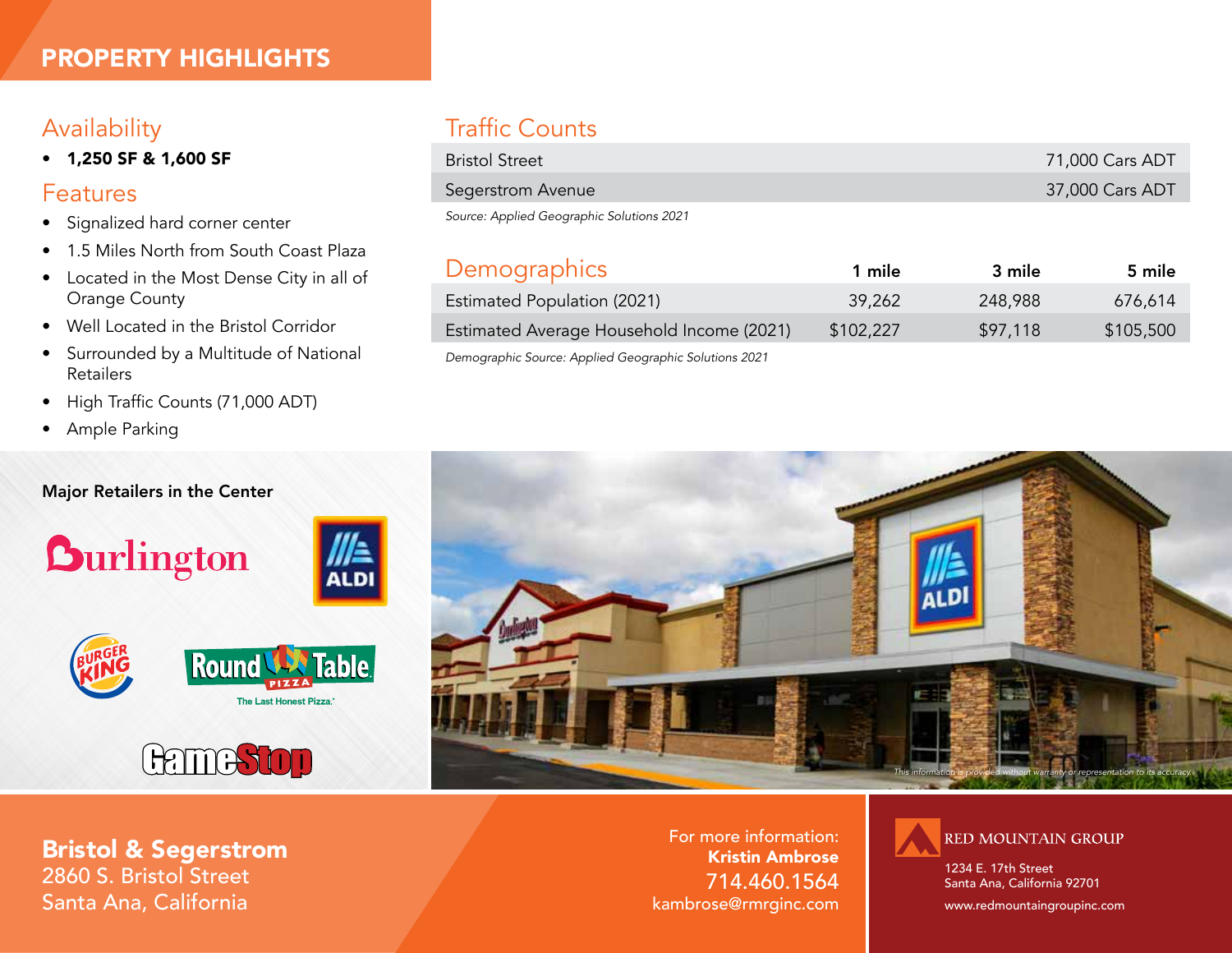SITE PLAN



Bristol & Segerstrom 2860 S. Bristol Street Santa Ana, California

For more information: Kristin Ambrose 714.460.1564 kambrose@rmrginc.com **RED MOUNTAIN GROUP** 

1234 E. 17th Street Santa Ana, California 92701

www.redmountaingroupinc.com